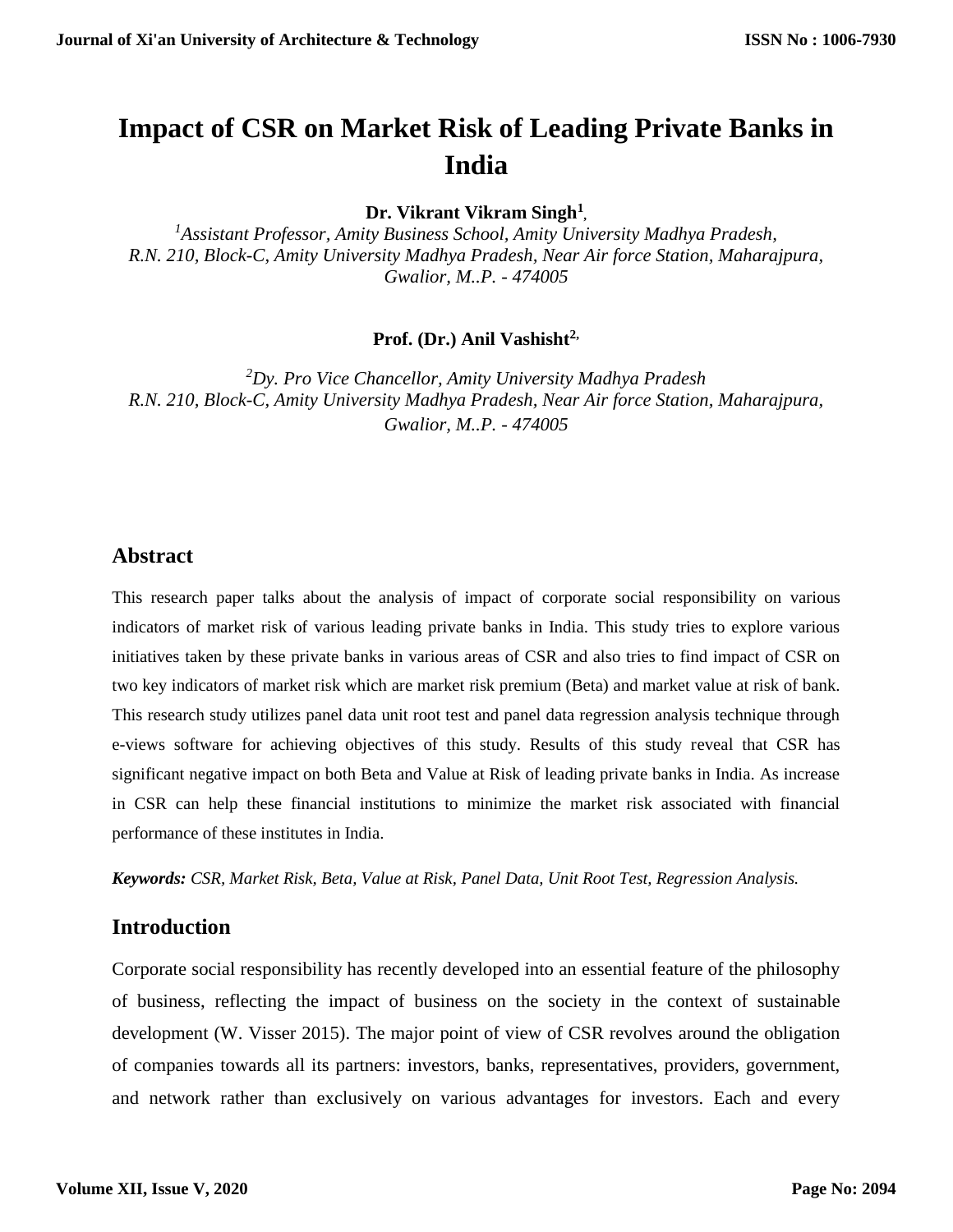financial institution most importantly bank plays a critical role in adding CSR activities to its method of allocating resources to the general public and contributes to the overall advancement of the management of the nation's account area (Lubbe & Puth 1994). For defining the duties and responsibilities of financial institutions with regards to social welfare, central bank of the country emphasis on requirement of proper act regarding CSR, which advised public and private banks to pay exceptional attention to the social connection of various functionalities of these institutions and directed them to show active participation in various area related to social welfare and understand the combination of development of various instruments for that. Central Bank as a regulatory body jointly perceived that banks were initiating non - financial reports (NFR) that could cowl the banks ' work towards the development of society. Leading private banks in India like ICICI, HDFC & AXIS Bank are playing very crucial role in promotion and upliftment of CSR in Indian financial sector.

The overall Indian corporate sector is battling with another part, which is to address the problems of the present age without trading off the capacity of the next generation. In particular, this calls for organizations being completely mindful of their social, ecological and financial obligations, and adjust these diverse contemplations in a moral way. In our country it is still seen as a secondary function of organization. Lack of commitment from various stakeholders as well as regulators is also responsible for current state of development in this area.

CSR is the key aspect of any organization. It is not just a responsibility of the company or not just a liability of the company towards society rather it is one of the key strategic pillar for making foundation of success of the company. It shows commitment of organizations towards fulfilling its duties towards various stakeholders associated with it.

Many researchers confirmed the positive relationship of these social welfare programs with various performance indicators of the company. Most of the studies covered various key accounting parameters representing financial performance of the organization. Still this area was not fully discovered by the researchers by covering various aspects of financial performance while assessing impact of CSR on the financial performance of the company (C. Sukanya et al 2015).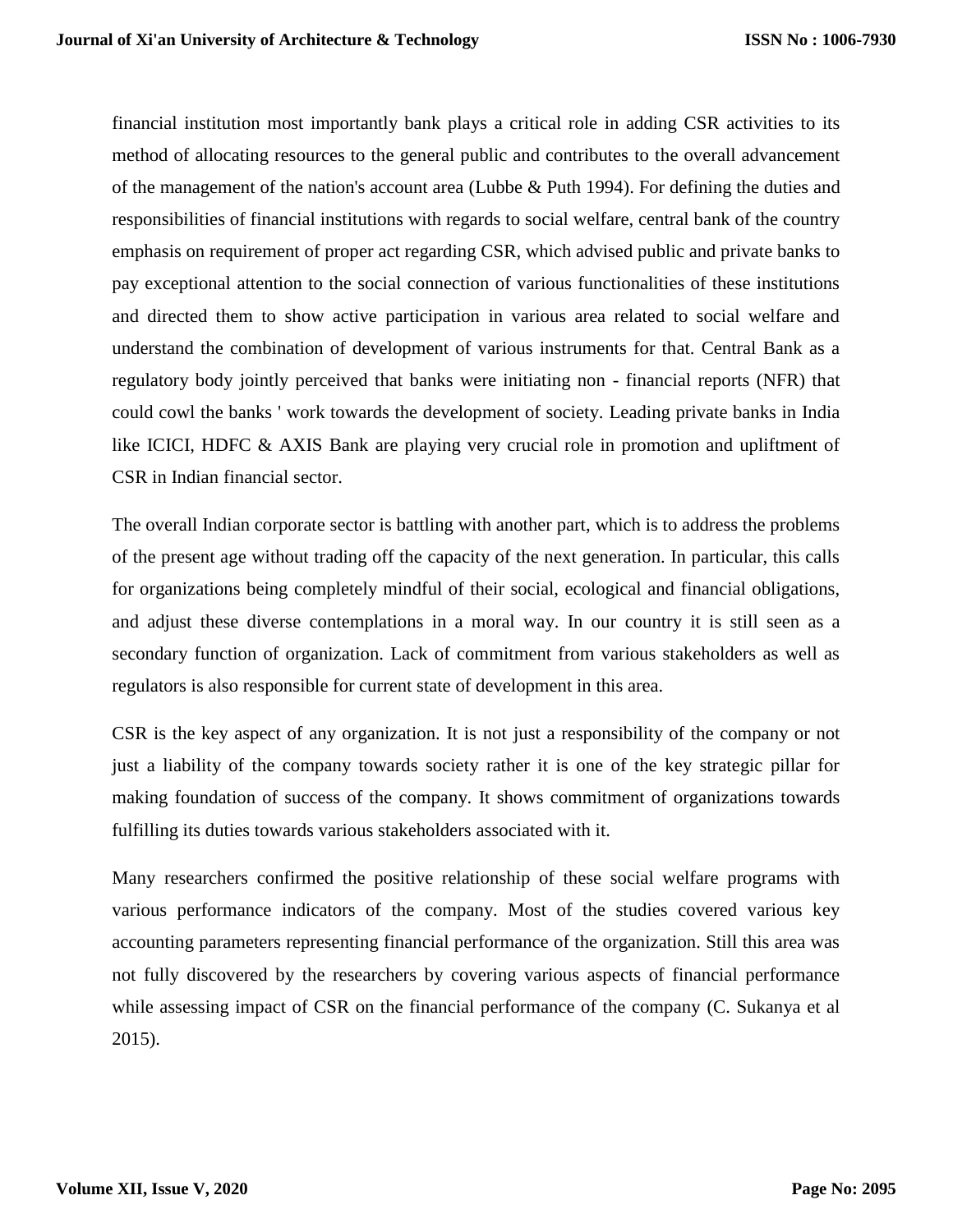With current developments in our country and increased need of CSR by Indian banking sector it has become very important to access the impact of CSR on various aspects of the bank in India. With increased involvement of public and private banks in these programs, quest for finding impact of CSR on the financial performance specially market performance of the bank has also increased. Thus research needs to be conducted to explore the relationship between CSR and various factors of market risk of Banks in India.

In 2004, The RBI had setup a Khan Committee to assess "budgetary incorporation" matter after which the suggestions of the board or amassing were solidified into an overview of the methodologies for the Mid-Term (2005-06). In the report RBI criticized that the banks should broadcast a point of view of achieving progressively key monetary incorporation to make available a basic 'clear' setting aside extra cash accounts. Various public limited and private limited companies are doing CSR activities and running programs related to social welfare in our country. Some of these are not only meeting the prescribed budget but also investing money beyond this limit to promote their work related to social welfare in different areas or section of society.

**Initiatives of ICICI bank-** it has shown its commitment with respect to affiliation normal stewardship and broadened a heavenly help and has prepared "clean" mechanical undertakings. It has comparatively stretched out credit to zero-discharge vehicles.

The key components of the intervention include:

- 1- Promoting Mother Child Health and Nutrition (MCHN) Day
- 2- Strengthening Growth Monitoring
- 3- Management of Severe Acute Malnourishment (SAM)
- 4- Capacity-building of all relevant employees for enhancing customer service network of the company
- 5- Supportive Supervision to Anganwadi Workers (AWWs)
- 6- Strengthening community participation

**Initiatives of AXIS BANK-** The CSR Focus Areas of the Bank are adjusted to the Schedule VII

(rundown of reasonable CSR exercises) of the Companies Act, 2013.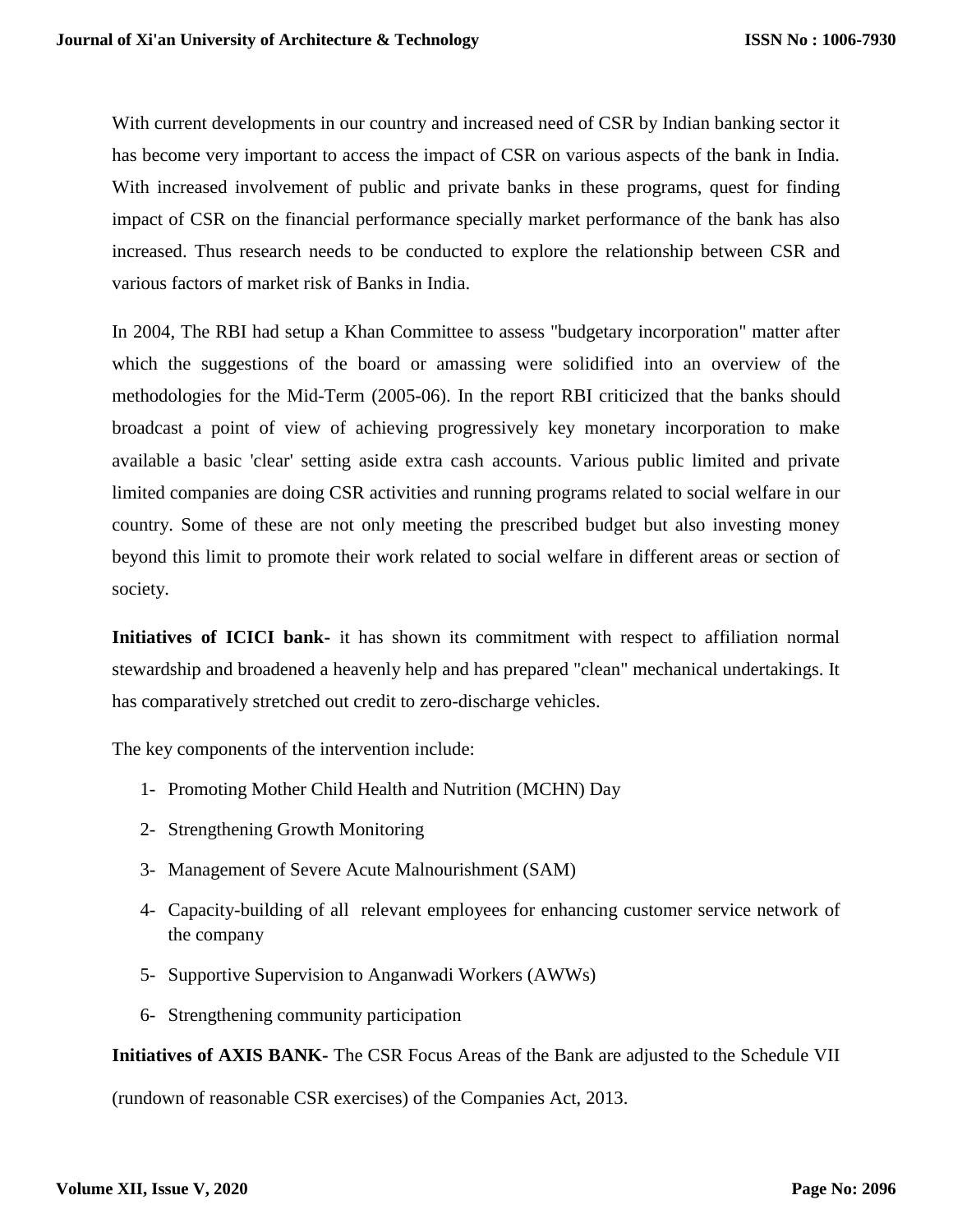These include:

Making important financial effect in the lives of helpless and underprivileged areas of the general public that incorporate among others, in an unexpected way abled, road kids, penniless ladies, offspring of sexually misused ladies, monetarily weaker segments and casualties of regular and different fiascos including war and demonstrations of fear based oppression.

Elevating measures to destroy appetite, neediness and lack of healthy sustenance, and advancing preventive social insurance and sanitation, advancing instruction, like thorough study of customers, change in work style as per the customer comfort, general aptitude of the employees with respect to various age groups like kids, ladies, elderly and the in an unexpected way abled, and business improvement ventures. This would likewise incorporate activities to advance money related proficiency, purchaser instruction and mindfulness, and limit and ability working in different parts of the economy in arrangement with the different Government activities.

Advancing management of natural resources, saving and optimum utilization of various biological resources, regular checks with respect to various natural assets and monitoring as well as awareness programs for various components of nature like soil, air and water through different activities, for example, asset protection, sustainable power source and vitality effectiveness among others.

Contribution is done by bank in various donation schemes controlled by central government, state governments and other notified trusts for providing financial support to needy section of society as well as at the time of natural calamities. The Bank attempts a few CSR programs guided by its Policy on various social welfare practices. The exercises are executed by the Bank or by the Axis Bank Foundation or through some other Trust or organizations and elements as esteemed appropriate.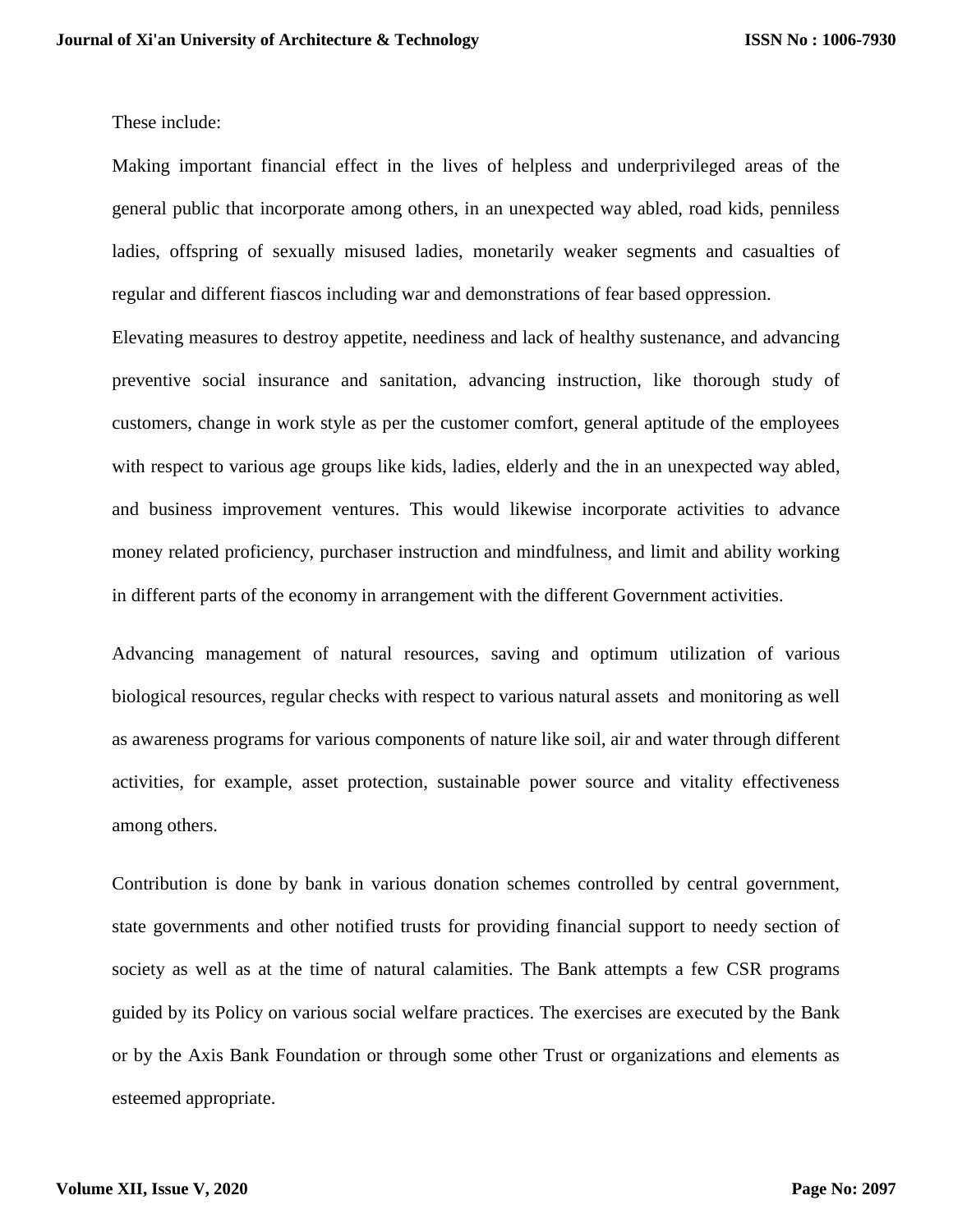**Initiatives of INDUSIND BANK-** IndusInd Bank trusts that 'Great Ecology is Good Economics'. They keep on creating an incentive for every one of their partners and rise as a 'Best-in-Class' Bank that is focused on maintainable monetary development by concentrating on following territories of CSR-

- Strengthen our administration structure with morals, straightforwardness and responsibility

- Provide an incentive to customers through powerful partner commitment

- Promote gender balance in companies, assorted variety and prosperity everything being equal

- Respect the security of universally announced human rights

- Engage with Government and Trade and Industry Associations on national and worldwide stages

- Build comprehensive, sound and manageable networks

- Undertake activities to advance more prominent natural obligation

- Communicate our CSR destinations and objectives to all interior and outside partners.

#### **Initiatives of HDFC Bank-**

HDFC Bank is among leading private banks in India. Bank believes that a nation truly develops when its communities find sustainable means of livelihood. Under HDFC Bank Parivartan, our CSR initiative, it reaches out to communities and enables them to shift from a vicious cycle of poverty to a virtuous cycle of growth. Stemming from Bank's core value of sustainability, this approach empowers millions to be self-reliant and in effect, become partners in the growth of our nation. Taking one step at a time, Bank aims to pave the way for a brighter future.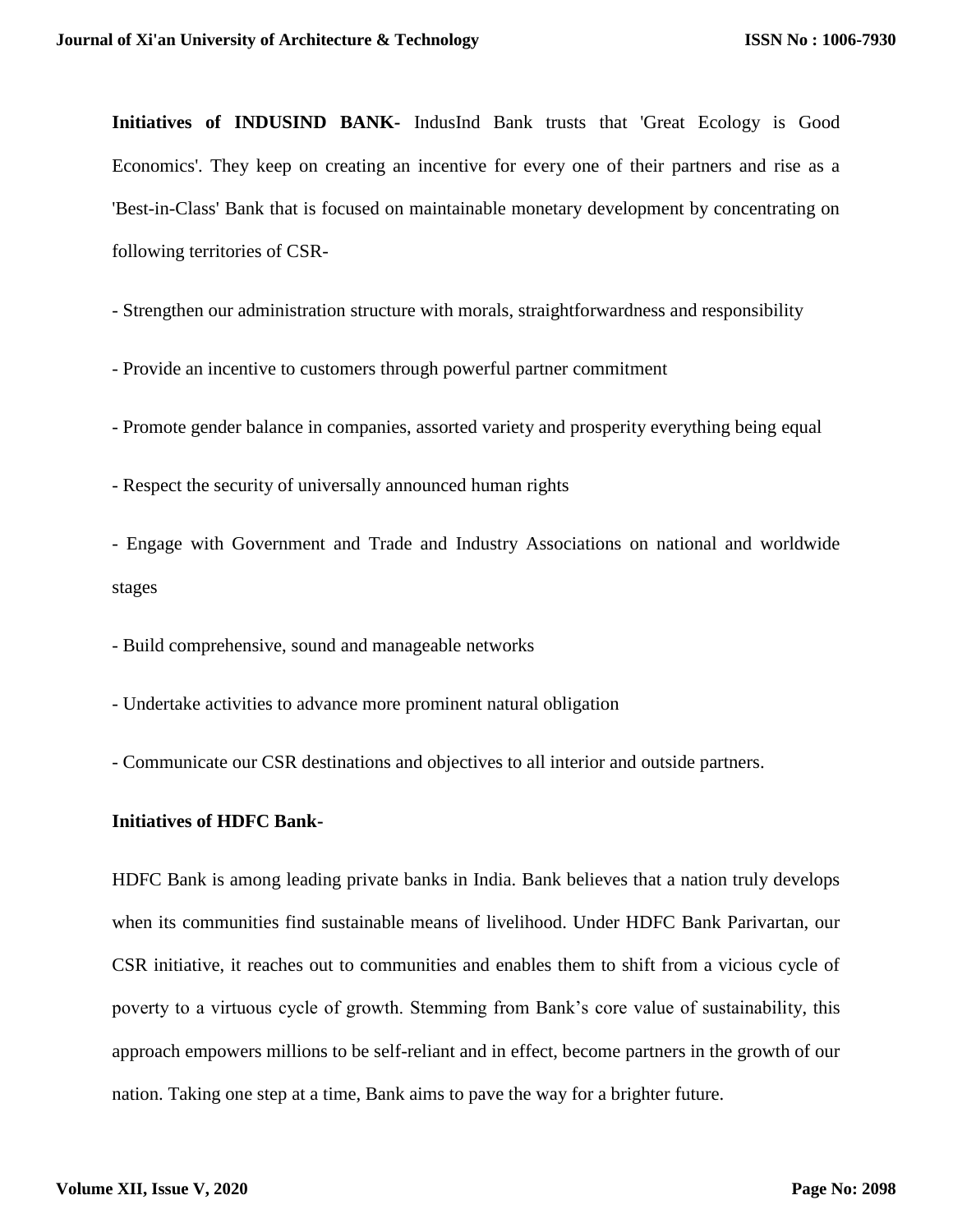#### **CSR and Market Risk at Private Banks-**

Banks's focus on CSR and investment in CSR related activities can have positive incentive for the company. It can also help the Bank in terms of positive engagement of various partners of the Bank and their attachment with the Bank if it is involved in various social welfare activities. Social welfare program affects various financial components of the Bank in a positive way. Many researchers believe that it has positive implication for the Bank as its association with various market based indicators of financial performance is positive. Accordingly, in settling on CSR exercises, financial institutions like Banks should utilize CSR instrumentally to upgrade financial performance and investor satisfaction (R. U. Mohammad 2016).

Market risk associated with financial performance of the Bank can be expressed by beta (risk premium) of the Bank and for more advance measure of market risk (diversifiable risk) of the Bank we can employ market Value at Risk (VaR) of the Bank.

Diversifiable risk (market risk) of the Bank is a key part of measuring the financial performance of the Bank as it measures the degree of risk associated with the financial profit of the Bank in both long and short run (Evans, D. 2010). It also measures the risk associated with financial performance which can be diversified or transferred or can be managed. For representing the market risk one of the traditional parameters used by the financial analyst is beta which is also called market premium of the Bank. It represents the components of return which is dependent on market and can be increased by increasing the connectivity of company's market performance with overall market portfolio (Karacic, D. & Bukvic, I. B. 2014). Formula of Beta is

#### **Beta = Covariance (Ra &Rm) / Variance (Rm)**

Where Ra is return on the market price of the company and Rm is return on market portfolio.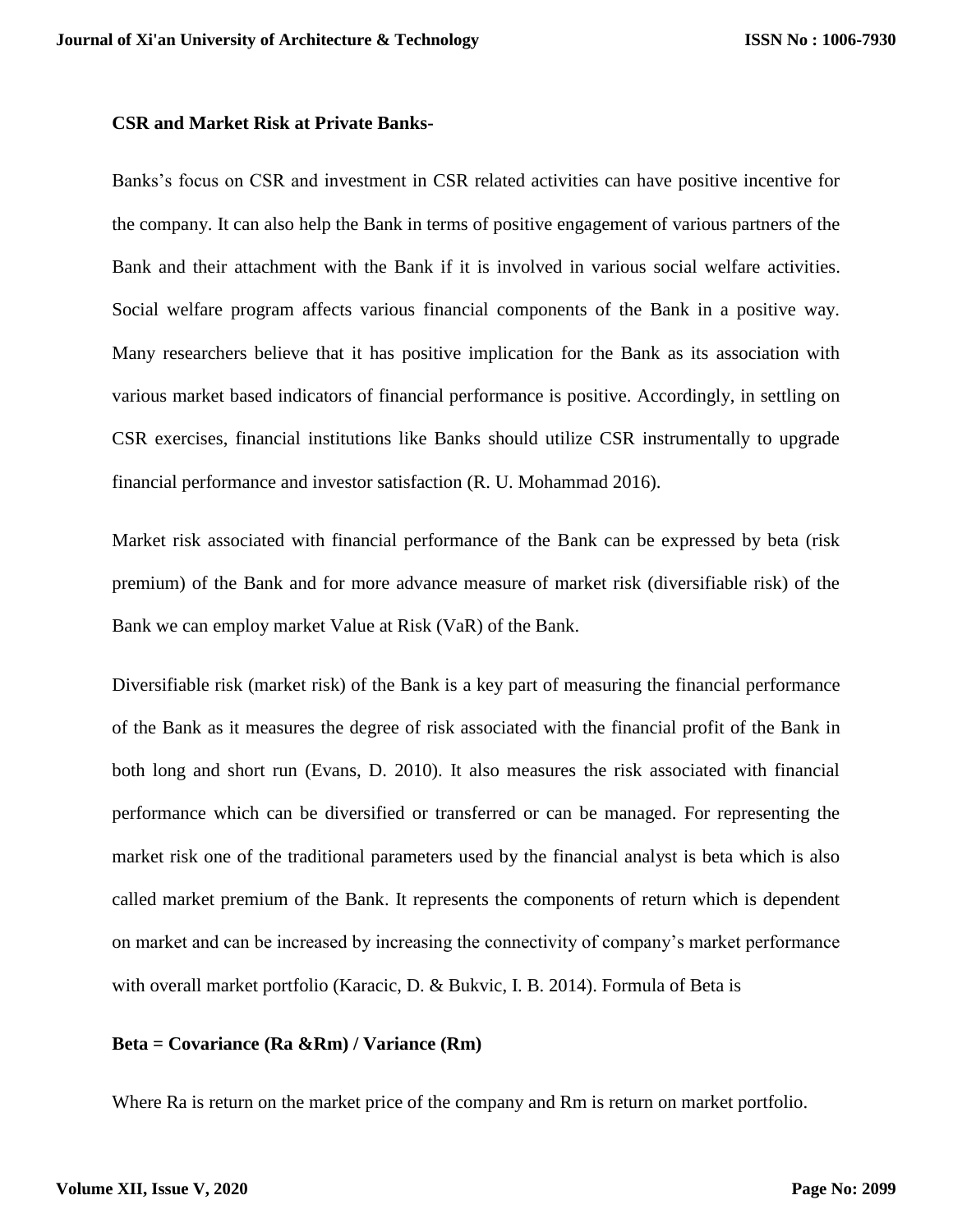Beta of the company can be calculated with covariance of return of the company with market return along with variance of market return for the given period.

Some of the experts use advance measure of market risk which is called value at risk (VaR). Value at risk measures the maximum risk which can occur in the market value of the company with the given degree of probability (Li, X. 2015).

# **Objectives of the Study**

The research paper aims to enrich the knowledge and understanding of various factors representing market risk of the Bank which gets affected by corporate social responsibility in Indian scenario.

Objectives for this study is to analyze the CSR impact over the Bank's Market Risk which is comprised of the following-

- 1- To study the impact of CSR on Market Risk Premium (Beta) of the Bank w.r.t. Private Banks in India.
- 2- To study the impact of CSR on Market Value a Risk (VaR) of the Bank w.r.t. Private Banks in India.

## **Research Methodology**

**Research Design**- This study utilized descriptive research to analyze the data and achieve the objectives of this research. This study used both secondary data as well as primary data to form the basis of this study and to test the hypothesis of this study.

**Sampling- s**ampling is a technique of selecting some components of the population for the analysis purpose of any study. A sampling unit is an integral constitution of the sample. In this study for evaluating the impact of CSR on market risk of private banks in India, 4 leading private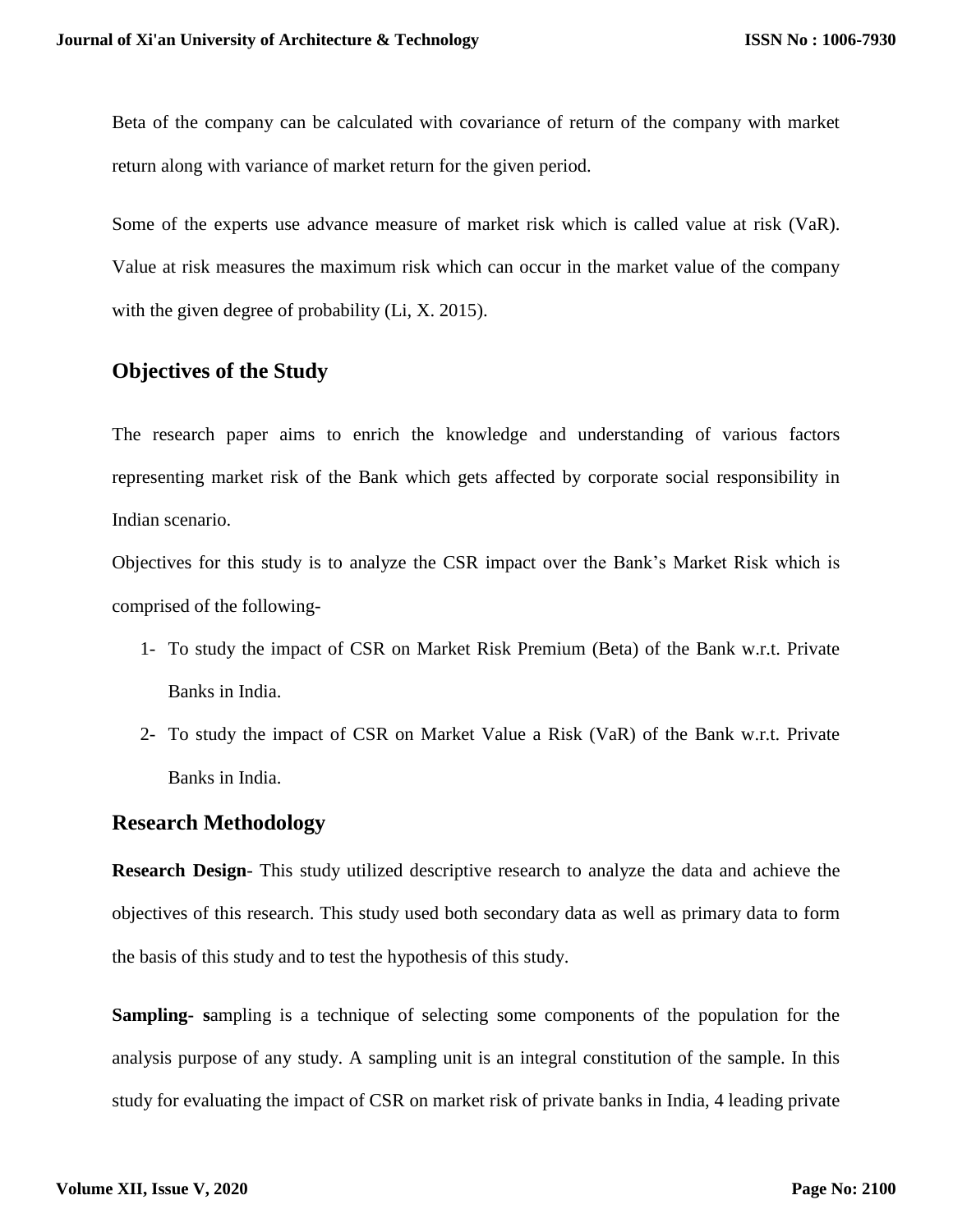banks ICICI, AXIS, HDFC & INDUSLAND BANK were taken for the purpose of this study. In this study non-probability convenience sampling method is used to select the sample of this study.

**Tools for Data Collection-** Secondary data for this study were collected from the official website of various private Banks through annual reports of the companies as well as from BSE website and various authentic databases like database of Ministry of Corporate Affairs, in order to achieve the objectives of the study. For selected Banks data of last 5 years for various variables was taken from 2014-15 to 2018-19.

For CSR expenditure data was collected from annual reports of the Banks from 2014-15 to year 2017-18 and for market risk of the company for which daily market price data of all selected Banks along with daily price data of BSE-Sensex was collected from 2015-16 to 2018-19. Than market risk premium (Beta) and market value at risk (VaR) were calculated on a yearly basis for selected Banks from 2015-16 to 2018-19 by using daily price data of different Banks and BSE-Sensex.

**Data Analysis Techniques-** for data analysis following techniques were used in this research study-

- 1- Panel unit root test to check the stationarity of data series.
- 2- Panel Data Regression Analysis for checking impact of CSR on market risk of various private banks taken into study.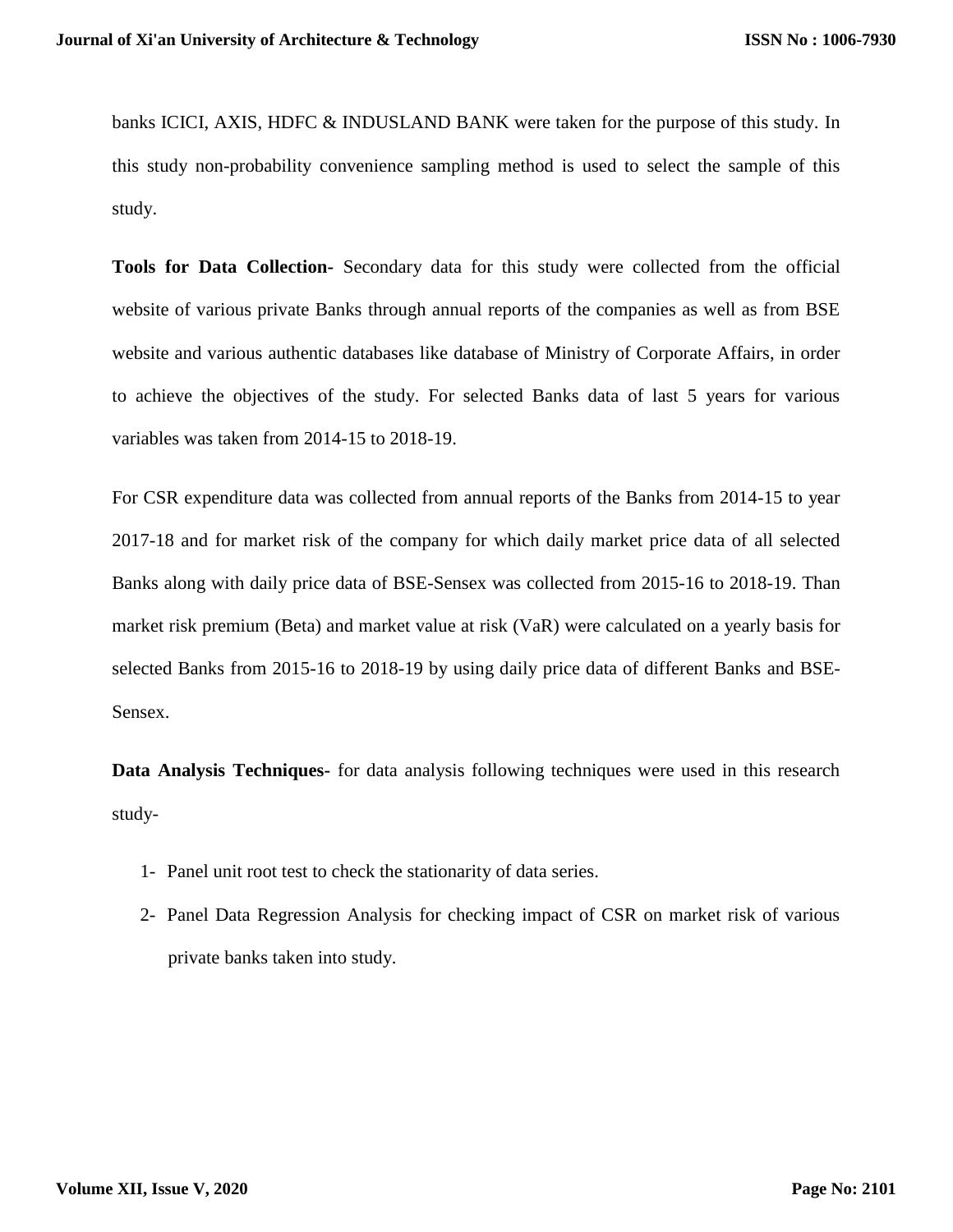# **Results & Discussion**

#### **Panel Data Unit Root Test for checking Stationarity of Data series**

First stationarity of various data series was checked using panel data unit root test through Eviews.

| Panel unit root test: Summary                          |            |           |          |     |  |
|--------------------------------------------------------|------------|-----------|----------|-----|--|
| Series: CSR                                            |            |           |          |     |  |
| Exogenous variables: Individual effects                |            |           |          |     |  |
|                                                        |            |           | Cross-   |     |  |
| Method                                                 | Statistic  | $Prob.++$ | sections | Obs |  |
| Null: Unit root (assumes common unit root process)     |            |           |          |     |  |
| Levin, Lin & Chut*                                     | $-13.1969$ | 0.0056    | 4.       | 16  |  |
| Null: Unit root (assumes individual unit root process) |            |           |          |     |  |
| ADF - Fisher Chi-square                                | 210.546    | 0.0906    |          | 16  |  |
| PP - Fisher Chi-square                                 | 262.507    | 0.0020    | 41       | 16  |  |

Table 1: Unit Root Test Result for CSR Data Series

As probability values for 2 out of 3 methods is less than 0.05. It means our CSR data series does not have a unit root; hence it is stationary in nature.

| Series: BETA                                           |           |          |                |     |  |
|--------------------------------------------------------|-----------|----------|----------------|-----|--|
| Exogenous variables: Individual effects.               |           |          |                |     |  |
|                                                        |           |          | Cross-         |     |  |
| Method                                                 | Statistic | Prob. ** | sections       | Obs |  |
| Null: Unit root (assumes common unit root process)     |           |          |                |     |  |
| Levin, Lin & Chut*                                     | $-124.32$ | 0.0000   | 4              | 16  |  |
|                                                        |           |          |                |     |  |
| Null: Unit root (assumes individual unit root process) |           |          |                |     |  |
| ADF - Fisher Chi-square                                | 146.35    | 0.0000   | $\overline{4}$ | 16  |  |
| PP - Fisher Chi-square                                 | 178.67    |          | ä.             | 16  |  |

Table 2: Unit Root Test Result for BETA Data Series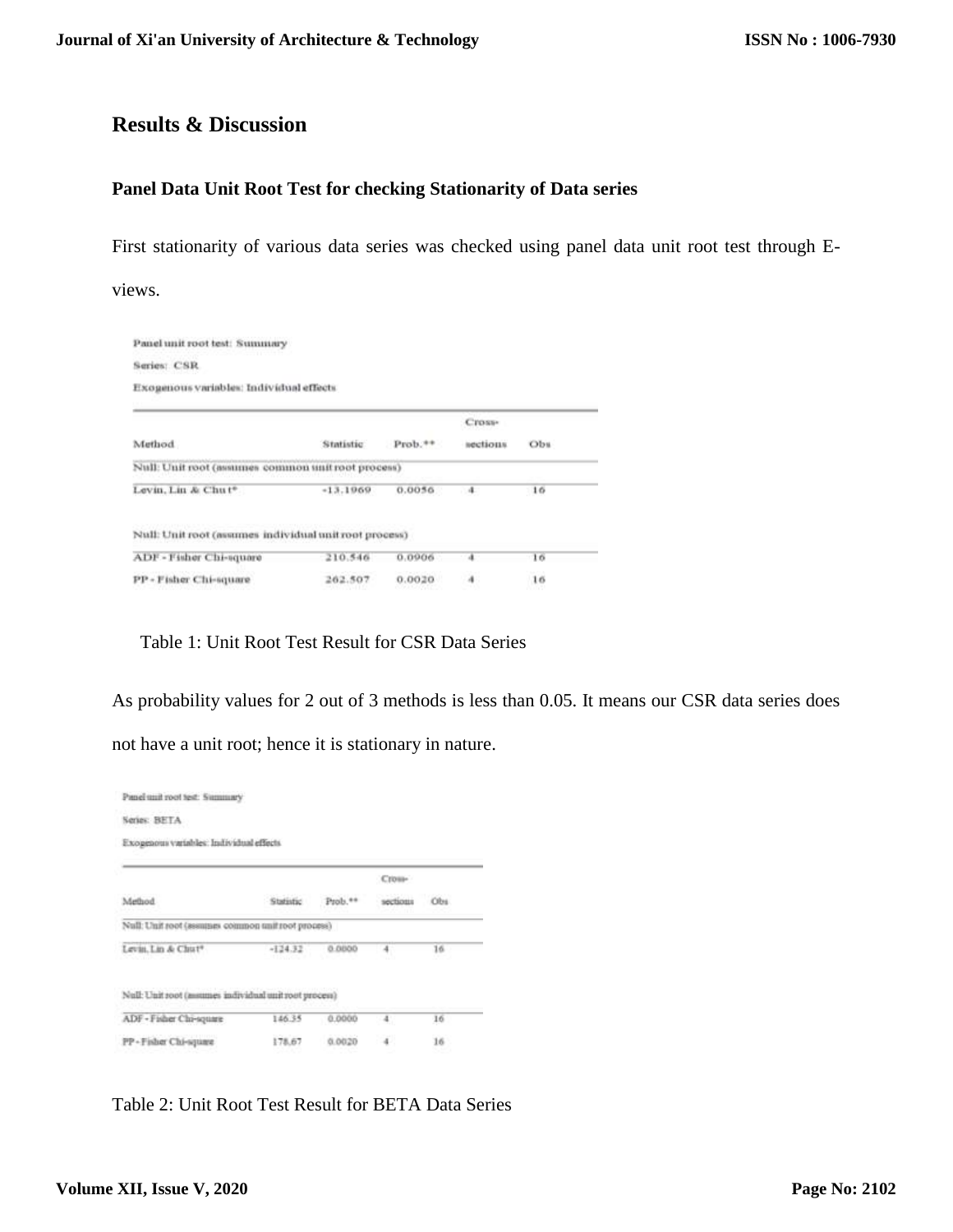As probability values for all 3 methods is less than 0.05. It means our Market Risk Premium

(BETA) data series does not have a unit root; hence it is stationary in nature.

| Series: VAR                                            |                   |        |           |     |  |
|--------------------------------------------------------|-------------------|--------|-----------|-----|--|
| Exogenous variables: Individual effects                |                   |        |           |     |  |
|                                                        |                   |        | Cross-    |     |  |
| Method:                                                | Statistic Prob.** |        | sections. | Obs |  |
| Null: Unit root (assumes common unit root process)     |                   |        |           |     |  |
| Levin, Lin & Clnt?                                     | $-63.65$          | 0.0021 | ¢.        | 16. |  |
|                                                        |                   |        |           |     |  |
| Null: Unit root (assumes individual unit root process) |                   |        |           |     |  |
| ADF - Fisher Chi-square                                | 265.32            | 0.0000 | z         | 16  |  |
| PP - Fisher Chi-square                                 | 156.67            | 0.0000 | s.        | 16  |  |

Table 2: Unit Root Test Result for VaR Data Series

As probability values for all 3 methods is less than 0.05. It means our Value at Risk (VAR) data series does not have a unit root; hence it is stationary in nature.

### **Panel Data Regression Analysis Results**

| Dependent Variable: BETA                  |             |                             |                              |          |
|-------------------------------------------|-------------|-----------------------------|------------------------------|----------|
| Method: Panel Least Squares               |             |                             |                              |          |
| Periods included: 4                       |             |                             |                              |          |
| Cross-sections included: 4                |             |                             |                              |          |
| Total panel (unbalanced) observations: 16 |             |                             |                              |          |
| Variable                                  | Coefficient |                             | Std. Error t-Statistic       | Prob.    |
| с                                         | -0.217961   |                             | 0.093316 -2.335737           | 0.0202   |
| $_{\rm CSR}$                              |             | -0.821378 0.026840 6.051344 |                              | 0.0291   |
| R-squared                                 | 0.592673    |                             | Mean dependent var -0.222402 |          |
| Adjusted R-squared 0.603512               |             |                             | S.D. dependent var           | 0.591188 |
| S.E. of regression                        | 0.052225    | Log likelihood              |                              | 254,9865 |
| Sum squared resid                         | 0.996074    |                             |                              |          |

Table 4: Panel Data Regression Result for CSR & BETA Data Series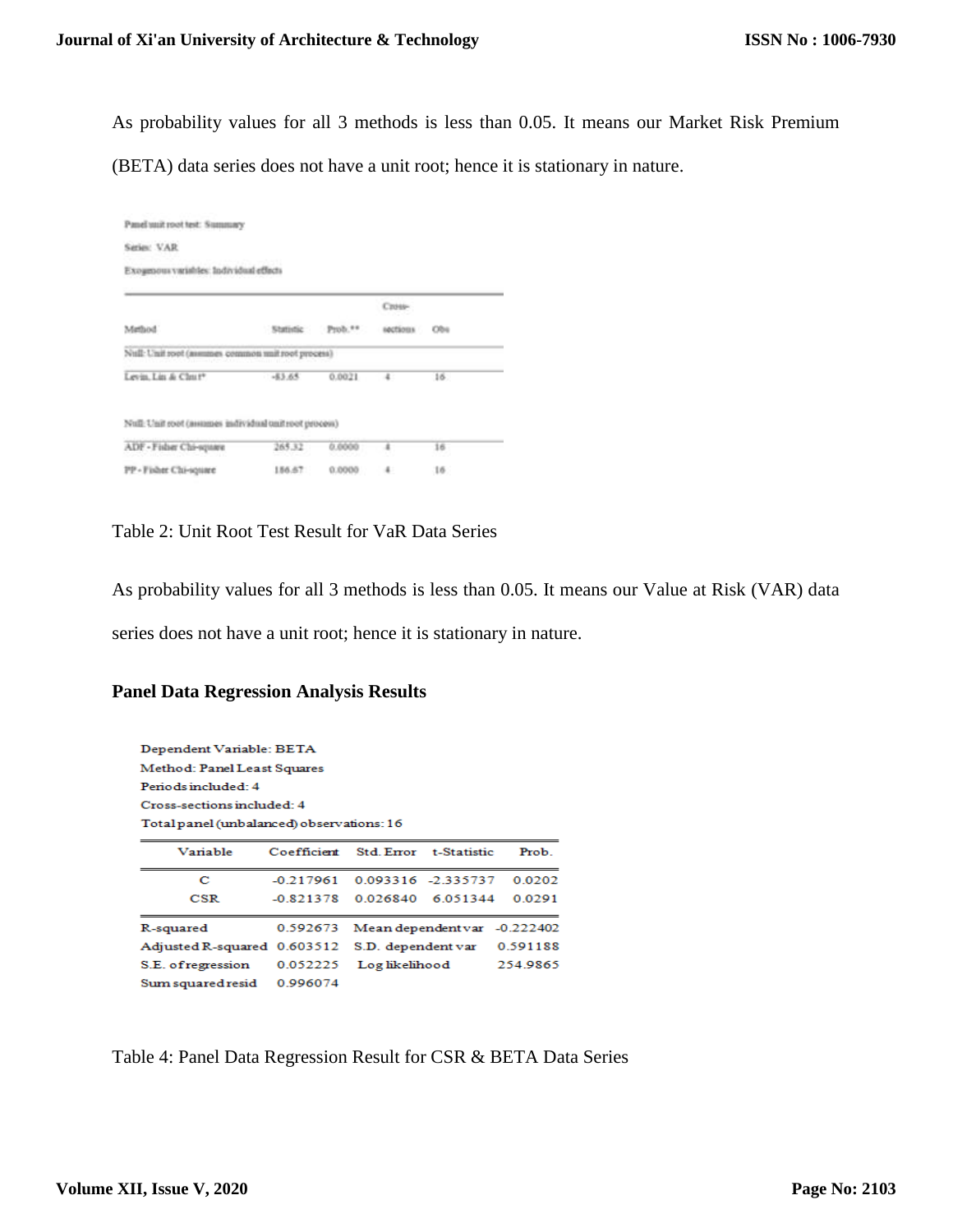Outcome of regression analysis shows that probability value is 0.0202 which is less than 0.05; it means p-value is quite low and it signifies that Corporate Social Responsibility (CSR) is significantly related to change in the Beta of the company.

Hence we can say that CSR has significant impact on the Beta of the company. So our null hypothesis is rejected and alternative hypothesis is accepted.

Regression coefficient between CSR and Beta is -0.821378 which represent that mean change in the Beta is significantly negative for one unit of change in the CSR while holding other variable in the model constant.

In outcome of our regression model Adjusted R-square value is 60.3512 % it means our model accounts for 60.3512 % of the total variability. In simple words 60.3512 percent variability of Beta is explained by CSR.

Dependent Variable: VAR Method: Panel Least Squares Periods included: 4 Cross-sections included: 4 Total panel (unbalanced) observations: 16

| Variable           | Coefficient | Std. Error         | t-Statistic | Prob.       |  |
|--------------------|-------------|--------------------|-------------|-------------|--|
| с                  | $-6.082301$ | 0.265964           | $-22.86889$ | 0.0000      |  |
| CSR                | $-0.712979$ | 0.027726           | 6.462276    | 0.0447      |  |
| R-squared          | 0.571976    | Mean dependent var |             | $-6.441955$ |  |
| Adjusted R-squared | 0.593831    | S.D. dependent var |             | 1.747543    |  |
| S.E. of regression | 0.074419    | Log likelihood     |             | 585.6401    |  |
| Sum squared resid  | 0.897457    |                    |             |             |  |

Table 5: Panel Data Regression Result for CSR & VaR Data Series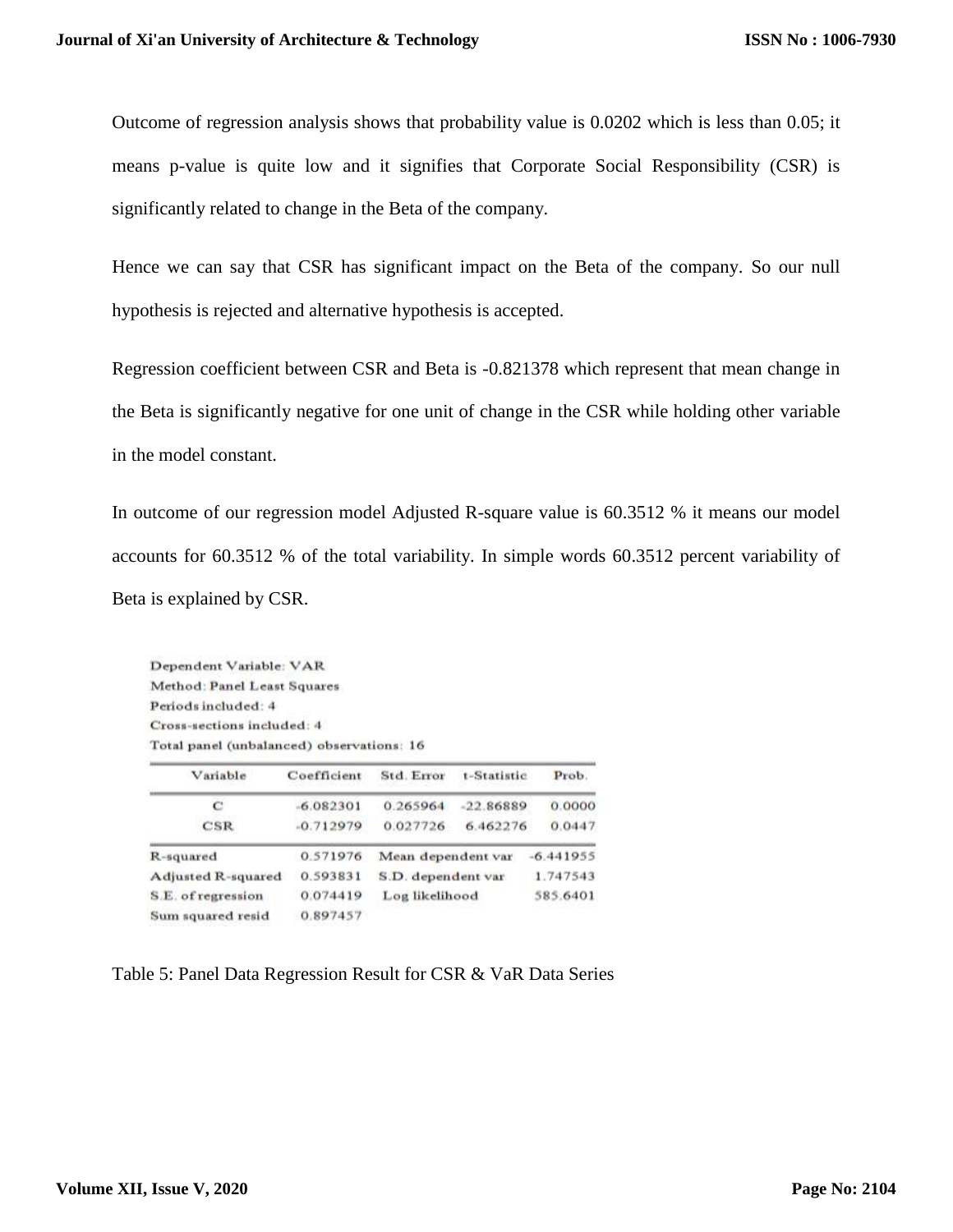Outcome of regression analysis shows that probability value is 0.0447 which is less than 0.05; it means p-value is quite low and it signifies that Corporate Social Responsibility (CSR) is significantly related to change in the Market Value at Risk of the company.

Hence we can say that CSR has significant impact on Value at Risk of the company. So our null hypothesis is rejected and alternative hypothesis is accepted.

Regression coefficient between CSR and Market Value at Risk is -0.712979 which represent that mean change in Value at Risk (VaR) is significantly negative for one unit of change in the CSR while holding other variable in the model constant.

In outcome of our regression model Adjusted R-square value is 59.3831 % it means our model accounts for 59.3831 % of the total variability. In simple words 59.3831 percent variability of Market Value at Risk is explained by CSR.

Overall results of this research study shows that corporate social responsibility has significant impact on both key representatives of market risk- Beta and Value at Risk. Increase in CSR can reduce Beta as well as Value at Risk for the Banks. It means CSR can help these banks in reducing market risk.

## **Conclusion**

Recently it has been observed that Indian banks are changing their traditional work culture and moving towards corporate sustainability or relative areas. It is inspired from the basic principle of economics of limited resources. As per the observation of this study CSR has direct link with the market performance of private banks in India. CSR has significant impact on market risk of the bank and increase in CSR may result into reduction in market risk of the bank. Study covered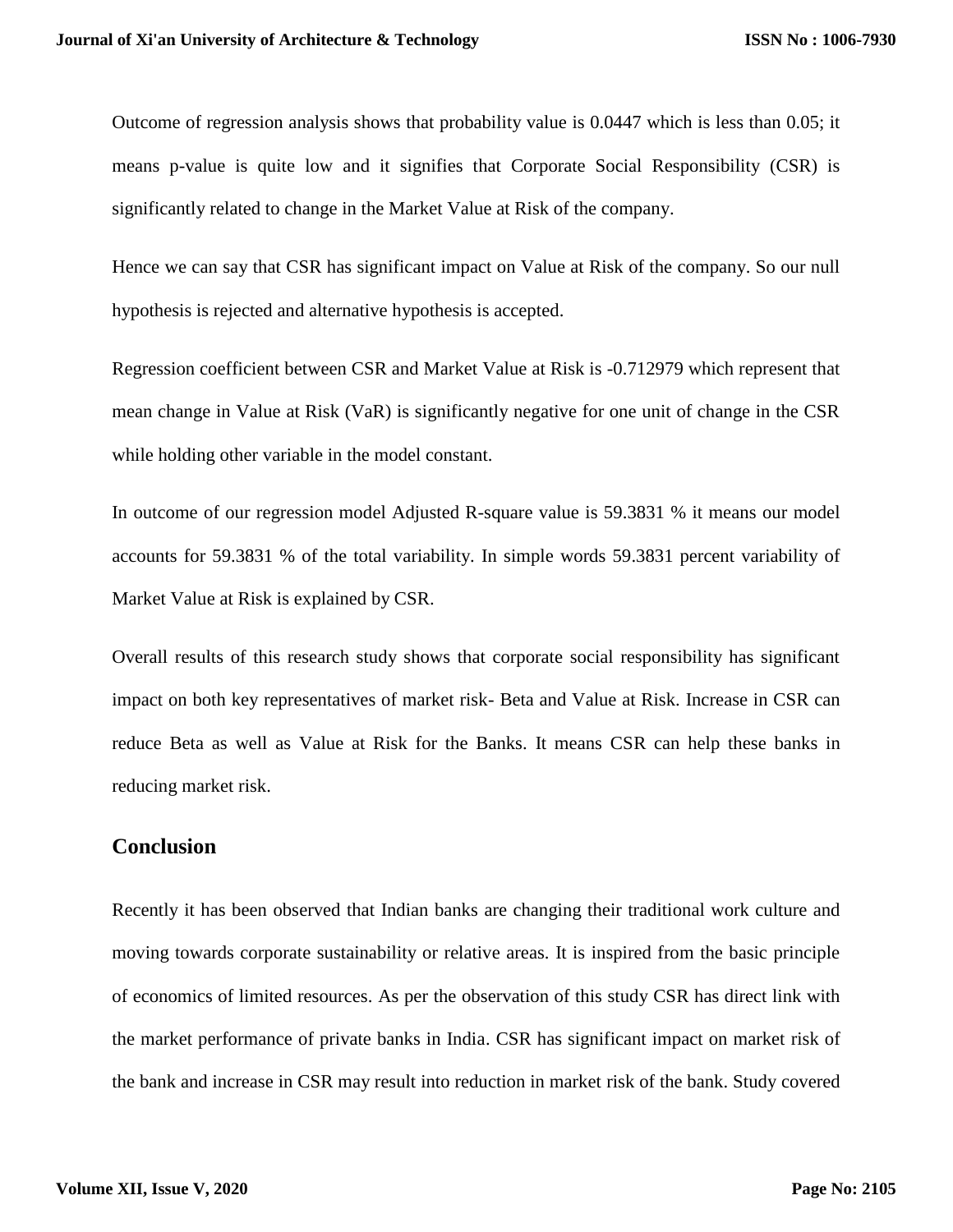impact of CSR on market risk premium (Beta) and market value at risk (VaR) of various leading private banks in India which are representatives of market risk of these banks. Outcome of this study revealed that CSR has negative impact on Beta and VaR of the company so we can conclude that increase in CSR will reduce the overall market risk of the Bank.

This study focuses on positive aspects related to CSR expenditures by private banks in India. In India we are still in the phase where it is required to make CSR expenditure a necessity for various companies including banks, as the mindset is still not much affirmative for CSR spent.

## **References**

- 1. Albinger, H. & Freeman, S. (2000). Corporate Social Performance and Attractiveness as an Employer to Different Job Seeking Populations. Journal of Business Ethics, 28(3), 243- 253.
- 2. Alessandra, M. (2014). Back shoring, Local Sweatshop Regimes and CSR in India. Competition and Change, 18 (4), 327–344.
- 3. Arevalo, J. A. & Aravind, D. (2011). Corporate social responsibility practices in India: approach, drivers, and barriers. Corporate Governance, 11(4), 399 – 414.
- 4. Barker, B., Ingersoll, L. & Gregory, T. (2014). CSR Culture and Subcultures: Consensual and Conflicting Narratives. International Journal of Engineering & Science, 22 (2), 178- 194.
- 5. Barnali, C. & Neeran, G. (2013). Efficient Water Management through Public Private Partnership Model: An Experiment in CSR by Coca Cola India. VIKALPA, 38 (4), 97- 114.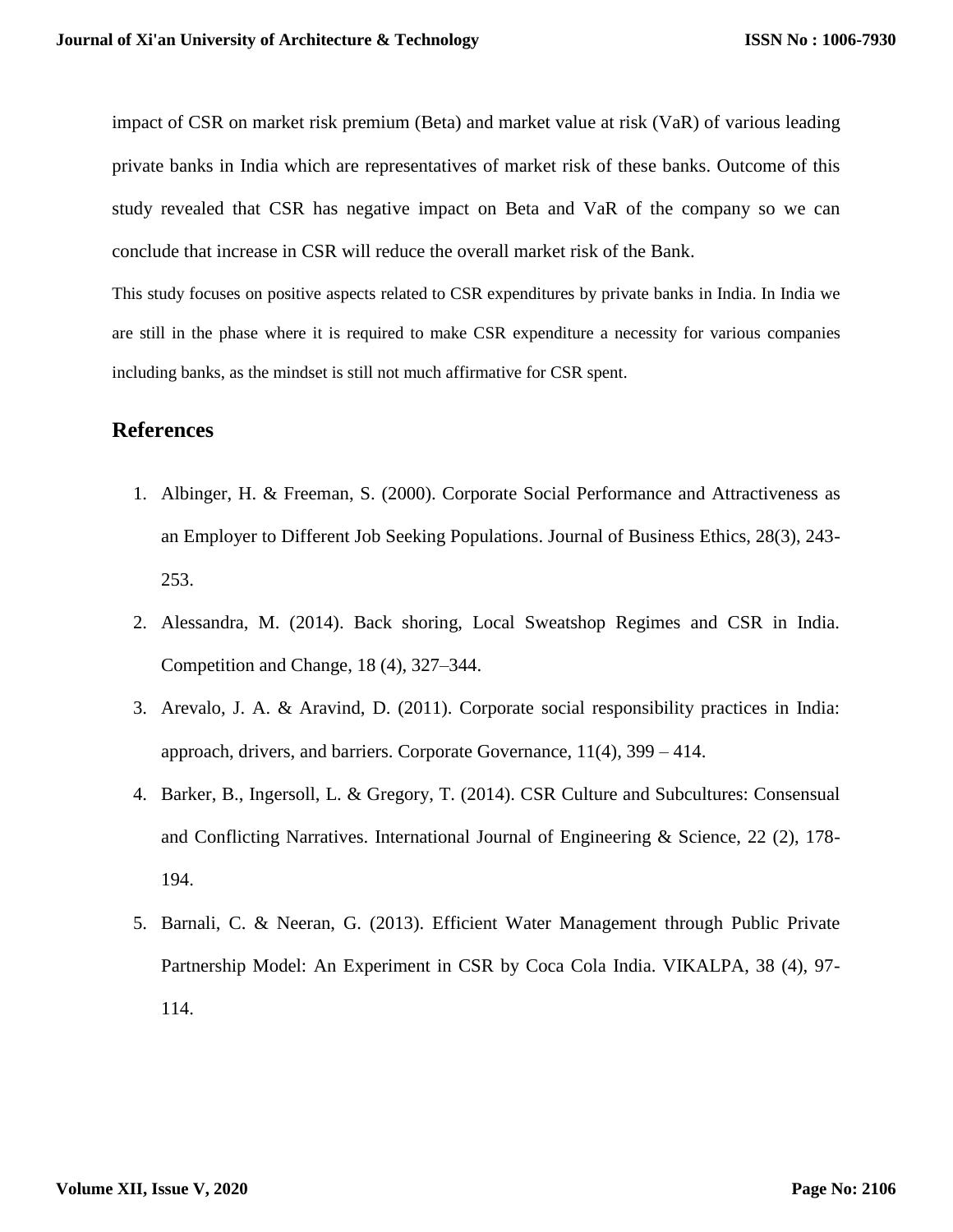- 6. Chetty, S., Naidoo, R. & Seetharam, Y. (2015). The Impact of Corporate Social Responsibility on Firms' Financial Performance in South Africa. Contemporary Economics, 9 (2), 193-214.
- 7. Choi, J., Kwak, Y. & Choe, C. (2010). Corporate Social Responsibility and Corporate Financial Performance: Evidence from Korea. Australian Journal of Management, 35 (3), 291-311.
- 8. Fatma, M., Rahman, Z. & Khan, I. (2015). The role of CSR as determinant of consumer responses in financial sector. Journal of Institute of Management Calcutta, 12 (4), 156- 178.
- 9. Ghosh, S. (2015). Proactive Communication of CSR in India: A Distant Dream or Reality? Paradigm, 19(2), 115–136.
- 10. Gite, P. (2006). Corporate Social Responsibility Practices in India: Myth or reality. Southern Economist, 45 (4), 7-8.
- 11. Hoq, M. Z. & Saleh, M. (2010). The Effect of CSR Disclosure on Institutional Ownership. Pak. Journal of Commerce & Social Science, 4(1), 22-39.
- 12. Li, X. (2015). Research on Financial Risk Management Based on VAR Model. The Open Cybernetics & Systemics Journal, 9 (1), 1849-1852.
- 13. Mishra, S. & Suar, D. (2010). Does Corporate Social Responsibility Influence Firm Performance of Indian Companies? Journal of Business Ethics, 9 (5), 571–601.
- 14. Nofz, M. S. (2015). CSR and Employees: Employees Conception and Perception of CSR and its effects. Journal for Business, Economics & Ethics, 16 (3), 288-312.